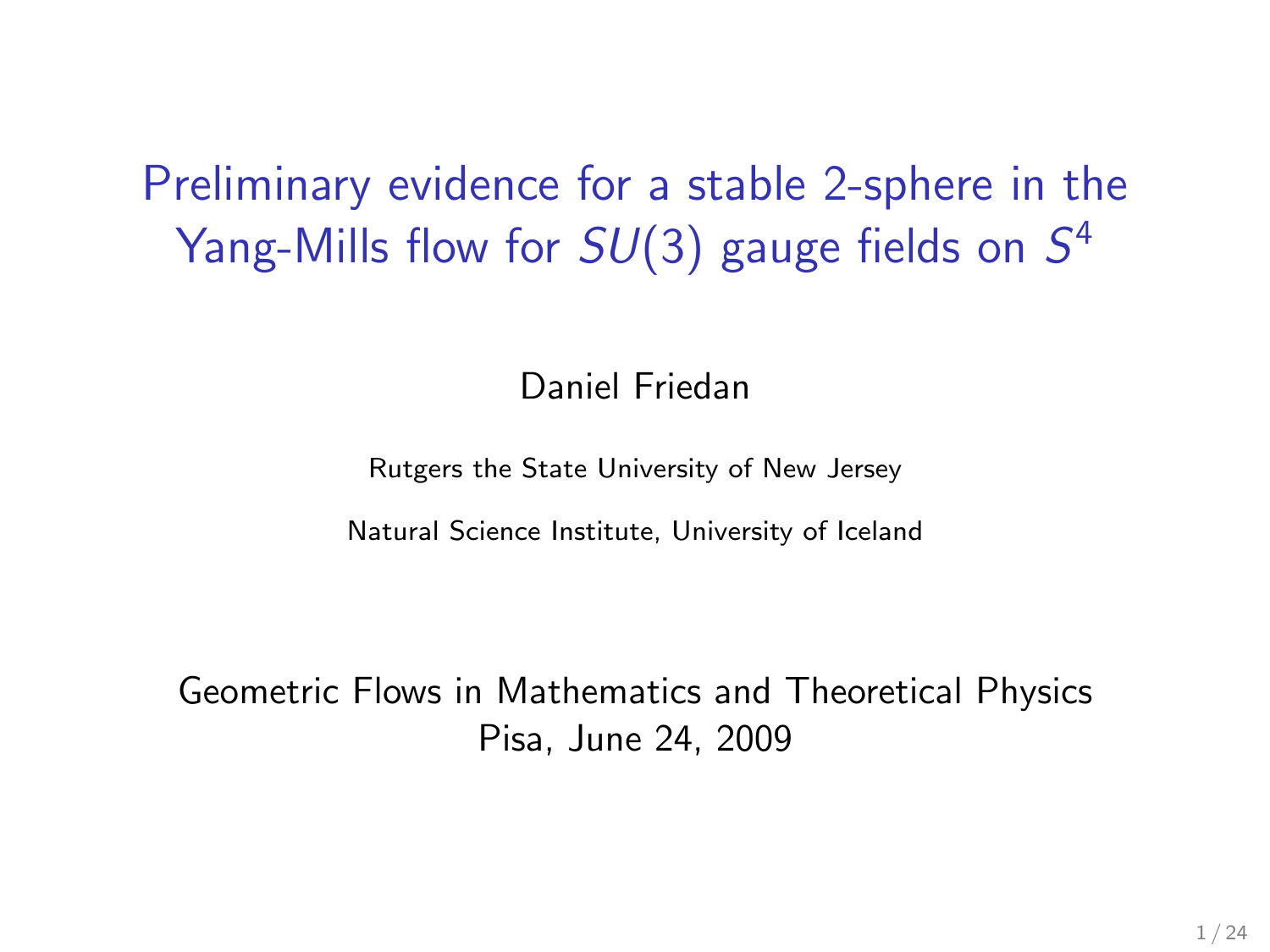#### The Yang-Mills flow

G a compact Lie group, M a riemannian 4-manifold B a principle G-bundle over M A a connection,  $D$  the covariant derivative,  $F$  its curvature 2-form

The Yang-Mills action

$$
S_{YM}(A) = \int_M \mathrm{dvol}(x) \; ||F(x)||^2 = \int_M *F \wedge F
$$

Its gradient flow

$$
\frac{dA}{dt} = *D * F(A) \qquad \frac{d}{dt} A^a_\mu(x) = \partial^\nu \partial_\nu A^a_\mu(x) + \cdots
$$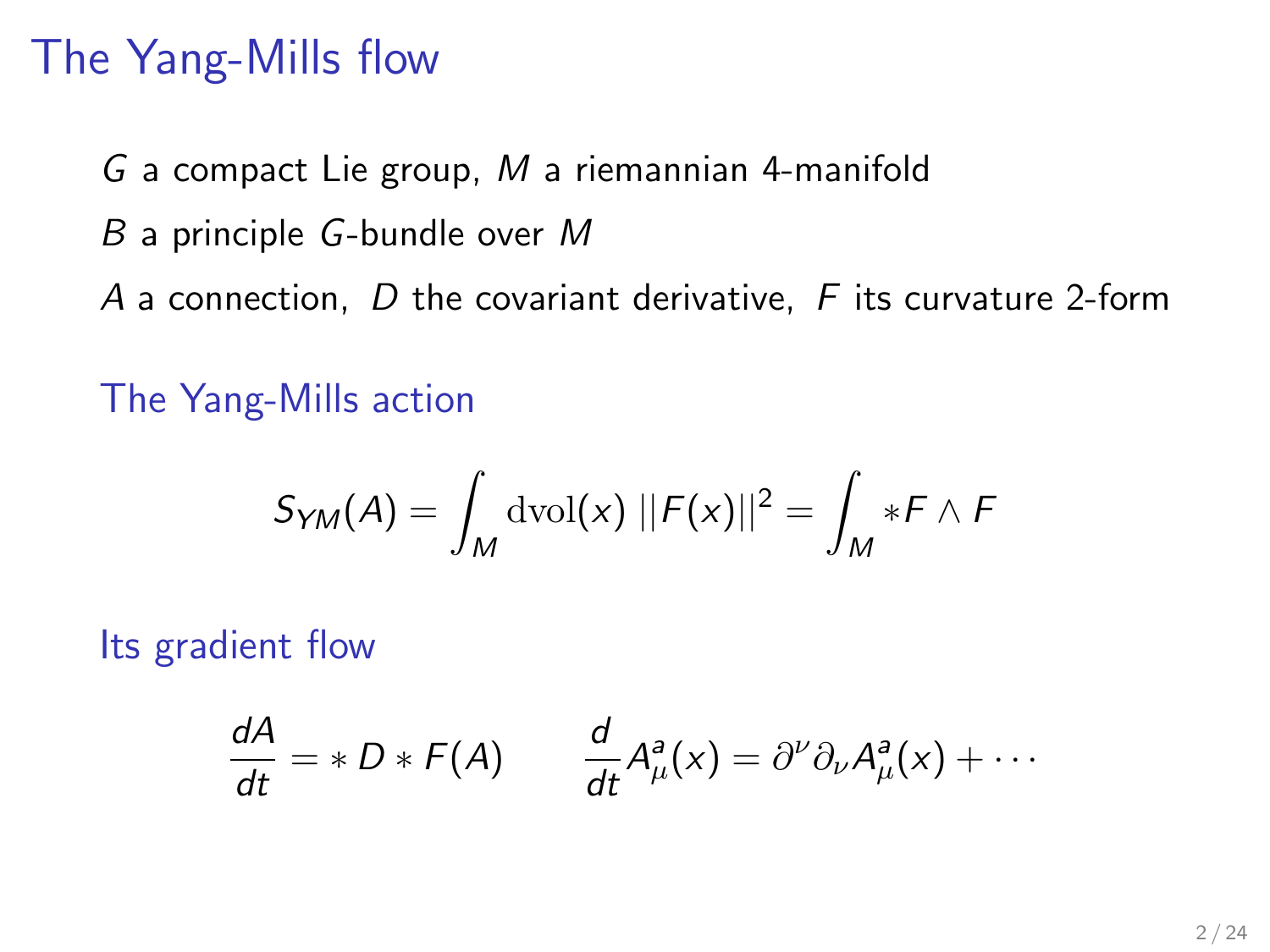### The Y-M flow on the space of 2-spheres of connections

- $\tilde{A}$  = the space of connections in the G-bundle B
- $G =$  the group of automorphisms of B (gauge transformations)  $A = \tilde{A}/\mathcal{G}$  (the gauge equivalence classes of connections)

The Y-M flow is  $G$ -invariant, so it acts:

 $\bullet$  on  $\mathcal{A}$ .

pointwise on  $\mathit{Maps}(S^2\rightarrow \mathcal{A}),$ 

• on 
$$
S = \text{Maps}(S^2 \to \mathcal{A}) / \text{Diff}_0(S^2)
$$

What is the generic long-time behavior of the Y-M flow on  $\mathcal{S}$ ? Are there stable 2-spheres for all elements in  $\pi_0S = \pi_2A$ ?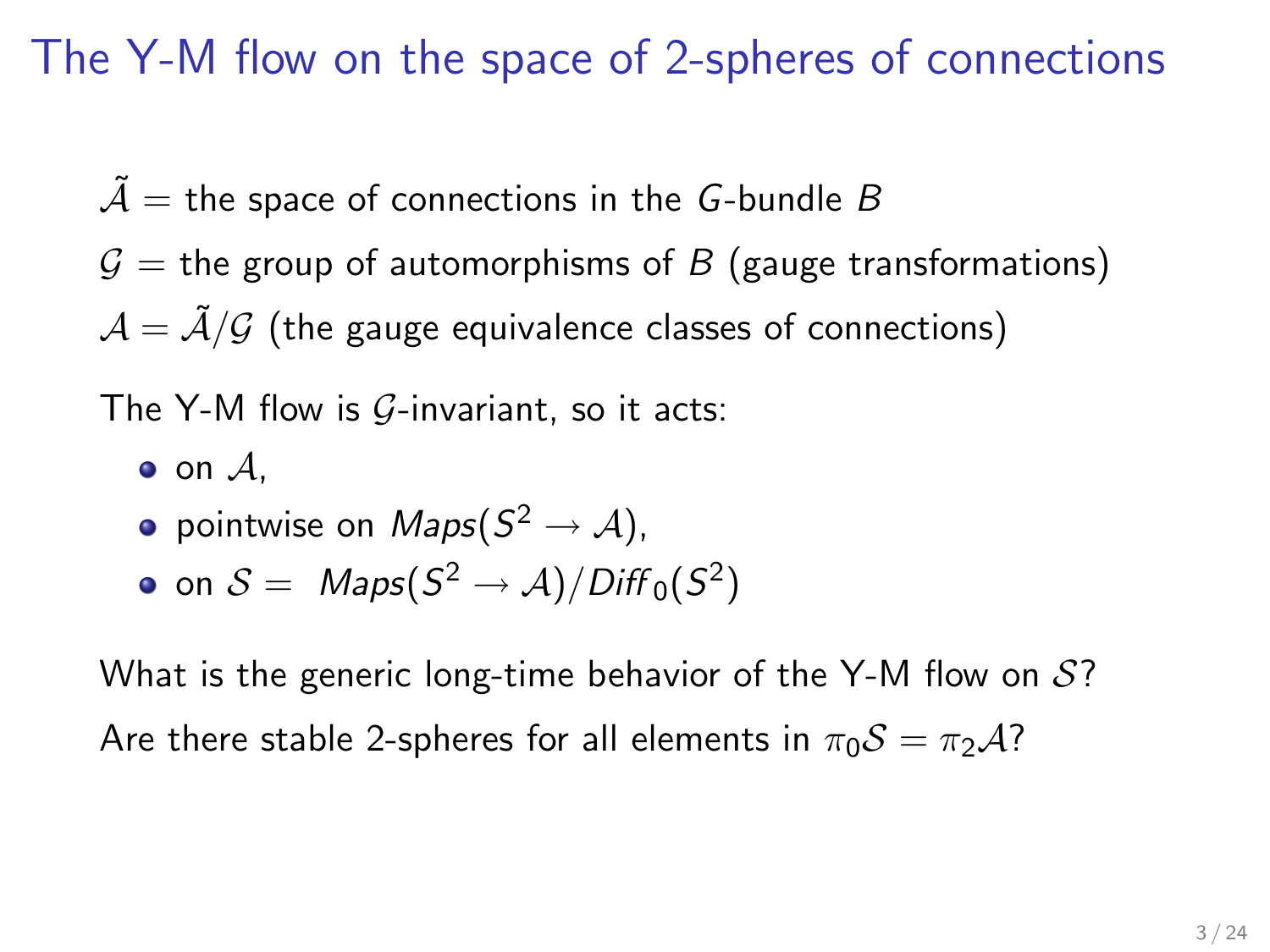Personal motivation: a very hypothetical application in a very speculative physics theory [DF: JHEP 0310:063,2003].

Here, I will describe some very preliminary, elementary investigations still in progress. Any advice or help would be much appreciated.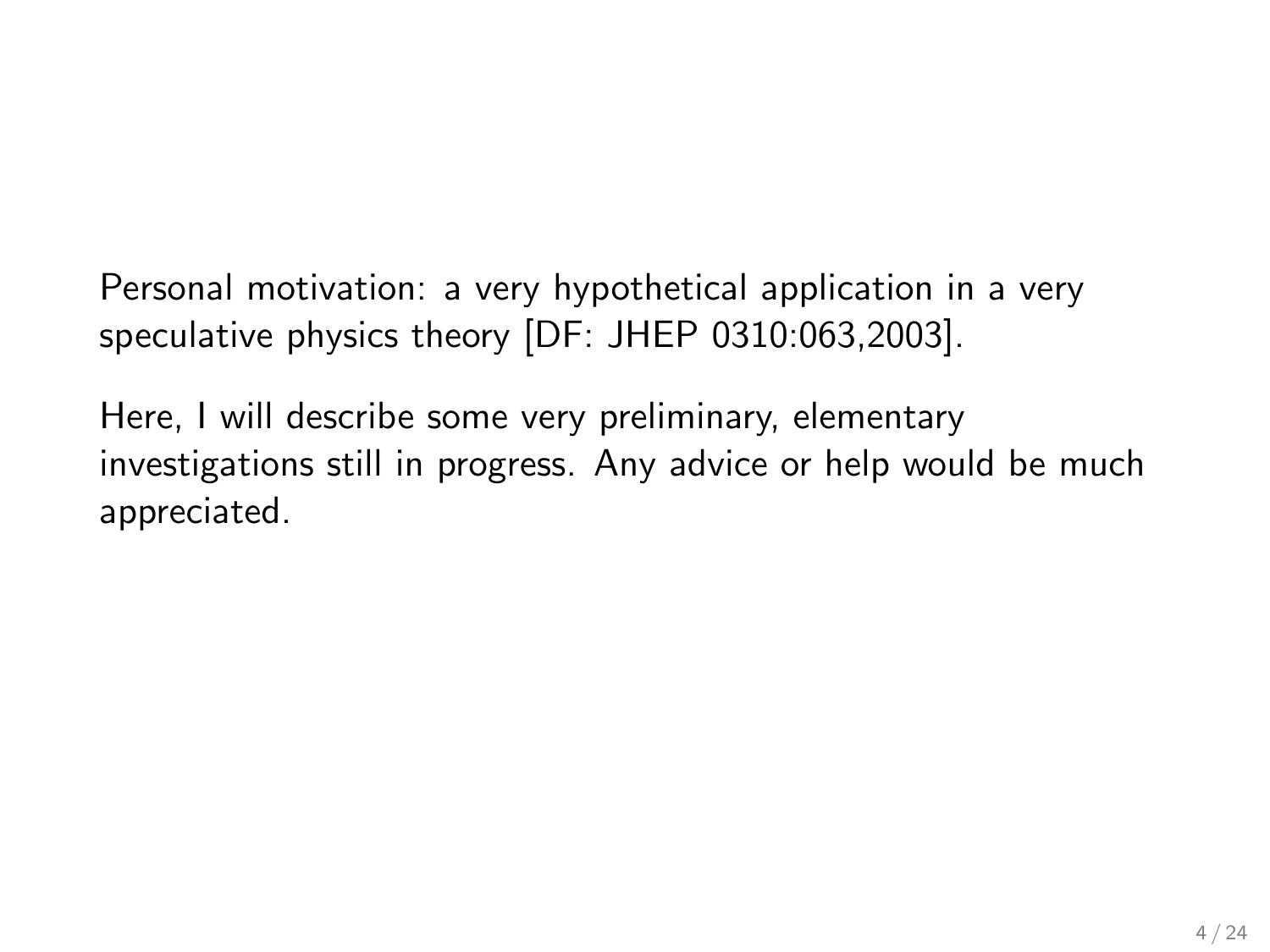### A more specific setting

 $M =$  round  $S^4$  (or euclidean  $\mathbb{R}^4 \cup \infty$ )

 $B =$  the trivial G-bundle over  $S<sup>4</sup>$ 

then the gauge transformations are  $\mathcal{G} = \mathit{Maps}(S^4 \to G)$ 

 $\pi_2 A = \pi_5 G$ 

 $\tilde{\mathcal{A}}$  is an affine space, so contractible, so the long exact sequence for  $\tilde{A} \rightarrow \tilde{A}/\mathcal{G} = \mathcal{A}$  gives  $\pi_2 \mathcal{A} = \pi_1 \mathcal{G}$ and  $\pi_1\mathit{Maps}(S^4\to\mathit{G})=\pi_5\mathit{G}$ , so  $\pi_2\mathcal{A}=\pi_5\mathit{G}$ .

 $\pi_5SU(2) = \mathbb{Z}_2$   $\pi_5SU(3) = \mathbb{Z}$ 

 $\pi_5SU(3)=\mathbb{Z}$  classifies the  $SU(3)$  bundles over  $S^6.$ 

 $S^6 = G_2/SU(3)$  is a geometric model for the generator.

• Is there a geometric model for the generator of  $\pi_5SU(2)$ ?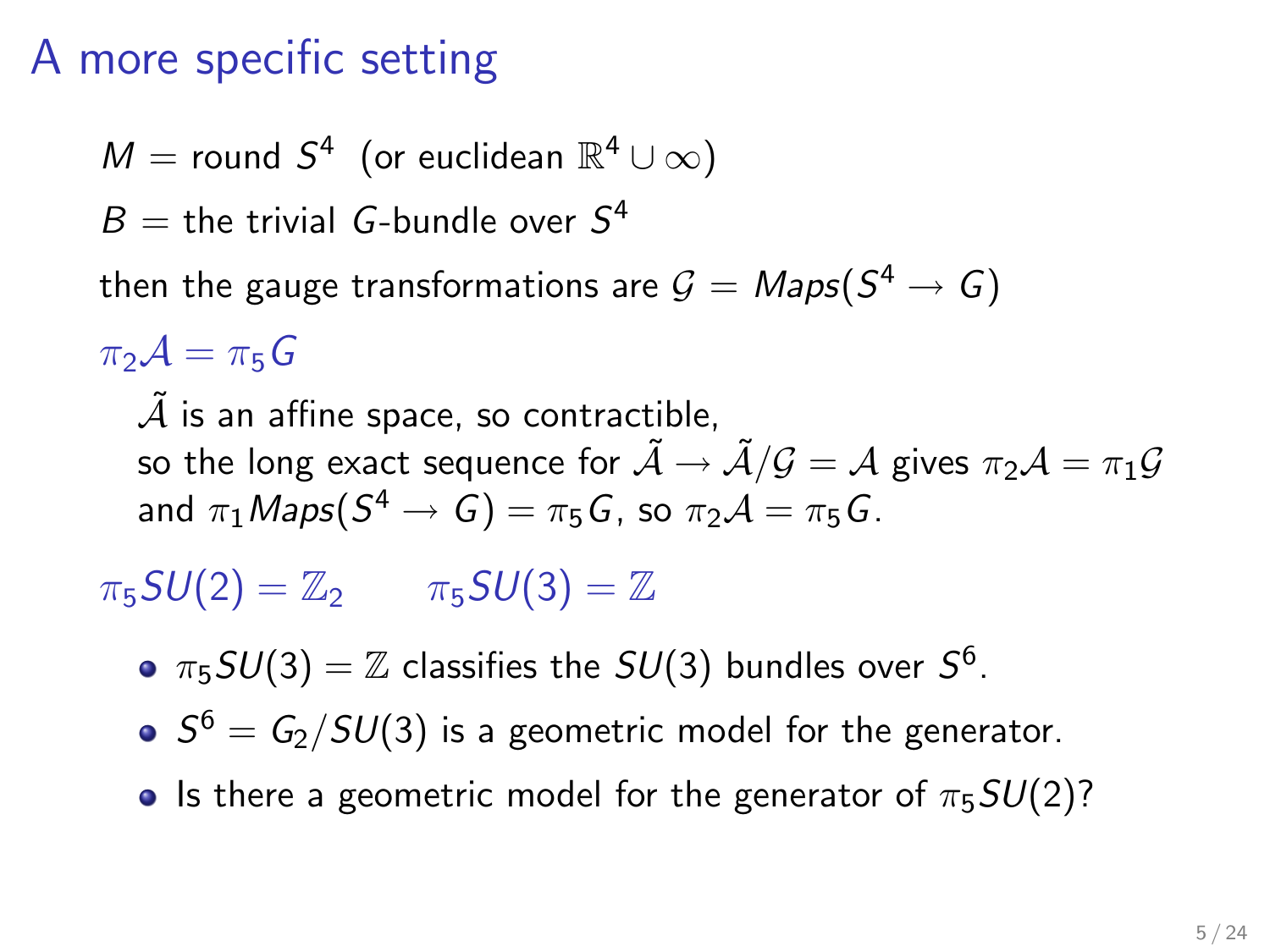Non-trivial 2-spheres of riemannian metrics?

$$
\pi_1\text{Diff}(S^4)=\pi_5S^4=\mathbb{Z}_2
$$

but

$$
O(4) \subset Diff(S^4)
$$
  

$$
\pi_1 O(4) = \pi_1 Diff(S^4)
$$

so

no non-trivial 2-spheres in the metrics on  $S^4$ ,

nor in the asymptotically euclidean metrics on  $\mathbb{R}^4$ because any 2-sphere can be contracted to the equivalence class of the round/euclidean metric?

Still?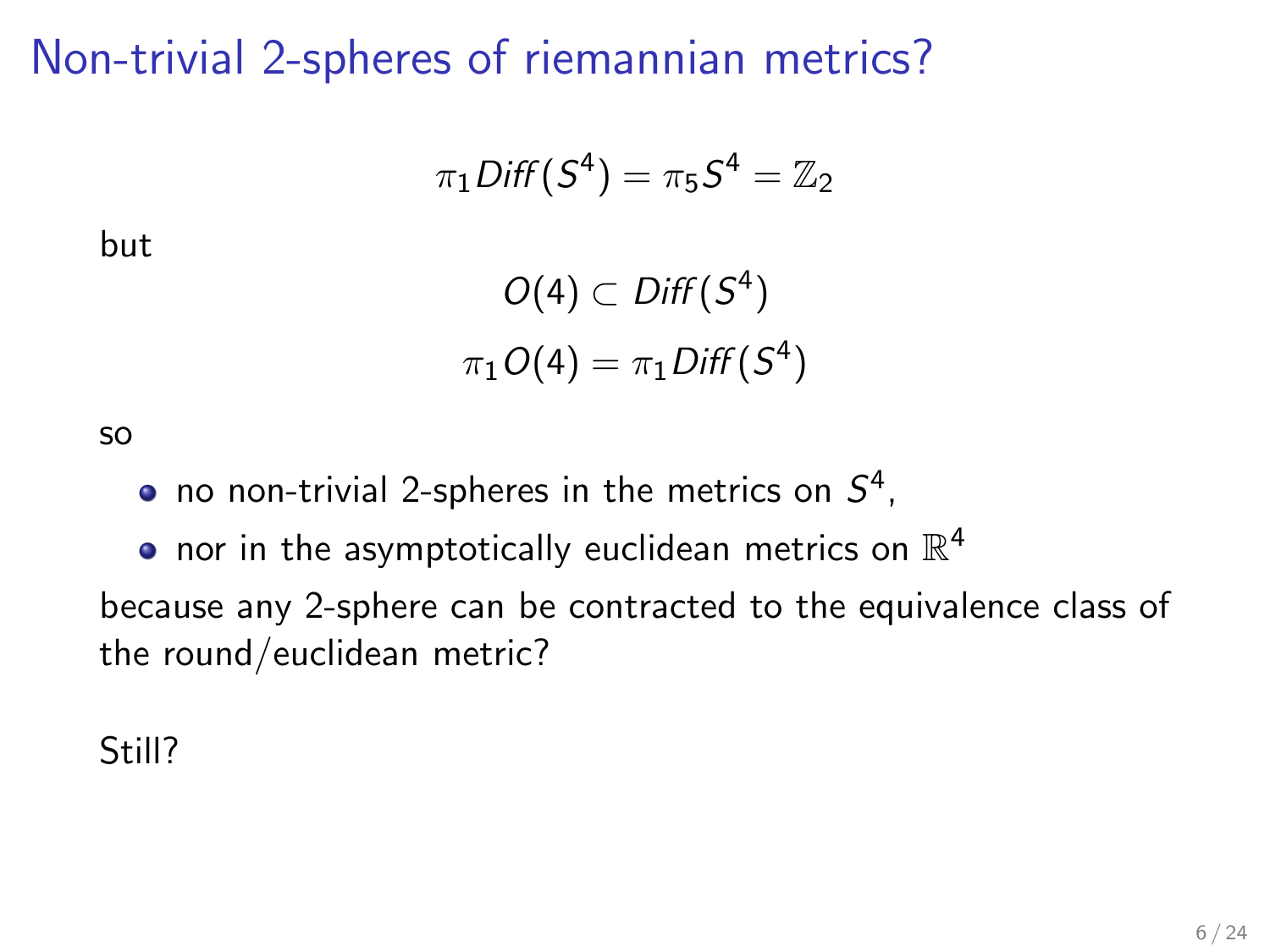$G_2/SU(3) = S^6$ 

Defining representation on  $\mathbb{R}^7 = \mathbb{R} \oplus \mathbb{C}^3$ 

$$
\bullet \ \ g_2 = su(3) \oplus \mathbb{C}^3
$$

• v :  $(z_0, z) \mapsto (-\overline{v} \cdot z - v \cdot \overline{z}, 2vz_0 + \overline{v} \times \overline{z})$ 

$$
S^6=\{(z_0,z_1,z_2,z_3),\;z_0^2+|z_1|^2+|z_2|^2+|z_3|^2=1\}
$$

•  $SU(3)$  is the isotropy group of the N-pole  $(1, 0, 0, 0)$ 

 $\exp\left(\frac{\pi}{2}D^6\right)$  (N-pole)  $= S^6 - \{$ S-pole $\}$ 

- trivializes the  $SU(3)$  bundle over  $S^6-\{\text{S-pole}\}$
- makes explicit patching  $S_5 \rightarrow SU(3)$  which generates  $\pi_5 SU(3)$  $SU(3)/SU(2)=S^5$ ,  $\pi_5SU(3)\rightarrow \pi_5 S^5$  [Chaves&Rigas, 1996]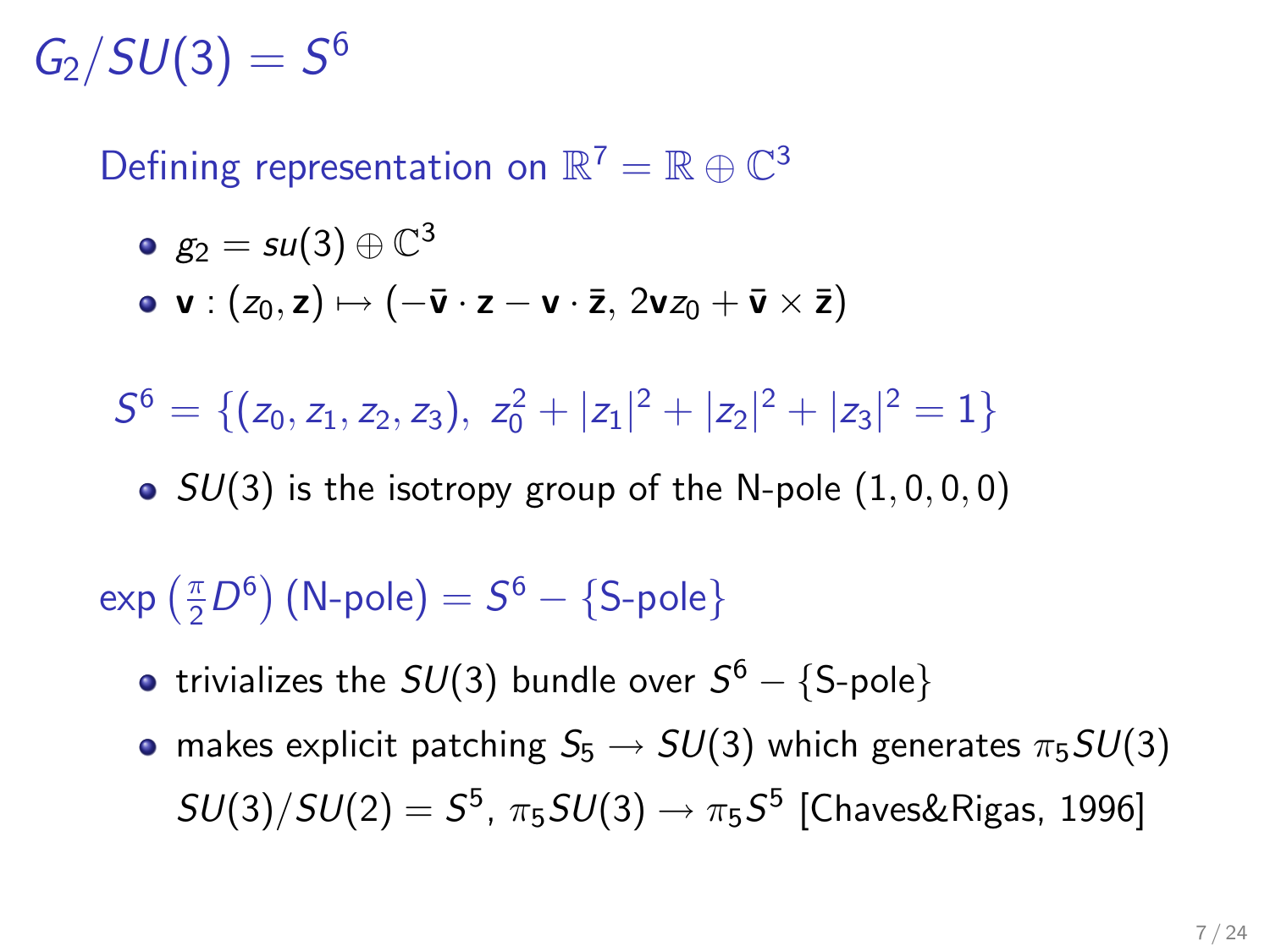Pull back along  $f: S^4 \times D^2 \rightarrow S^6$ 

$$
f(S^4 \times \partial D^2) = f(\{\text{S-pole}\} \times D^2) = \{\text{S-pole}\} \subset S^6
$$

 $\partial D^2$  being identified to a point, the S-pole  $\in \mathcal{S}^2$ 

Pull back  $\mathit{G}_{2} \rightarrow \mathit{S}^{6}$  along  $f$  to get a map  $\mathit{S}^{2} \rightarrow \mathcal{A}$  which sends the S-pole  $\in S^2$  to the flat connections. This is a generator of  $\pi_2 \mathcal{A}.$ 

For explicit calculation: use the exponential map to trivialize  $G_2$ over  $S^6-\{\text{S-pole}\}$ , then pull back along  $f$  to get a 2-disk of connections with  $\partial D^2 = \mathcal{S}^1$  going to a loop in the flat connections.

What happens to this 2-sphere under the Y-M flow?

I want to turn this into a question that I can address with elementary tools.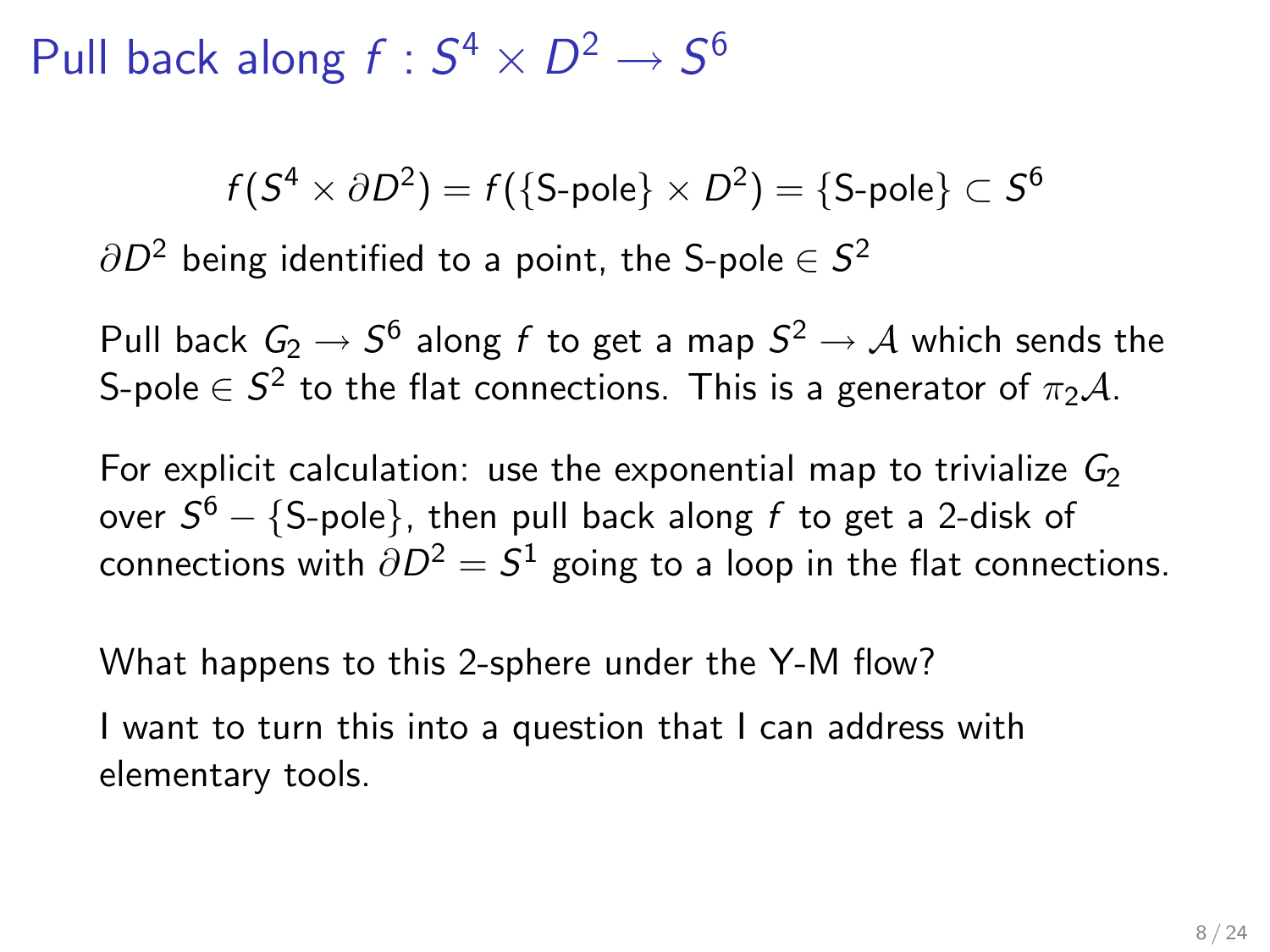A  $U(2)$ -invariant  $f:S^4\times D^2\rightarrow S^6$  $S^4 \times D^2 \subset \mathbb{R} \oplus \mathbb{C}^3$  $\{(u_0, u_1, u_2, u_3) : u_0^2 + |u_1|^2 + |u_2|^2 = 1, |u_3| \leq 1\}$  $U(2) \subset SU(3)$  preserves  $S^4 \times D^2$  $U \in U(2) \mapsto \begin{pmatrix} U \end{pmatrix}$  $(\det U)^{-1}$  $\Big) \in SU(3)$ A  $U(2)$ -invariant f  $r=\left(1-|u_3|^2\right)^{\frac{1}{2}}$  $f(u_0, u_1, u_2, u_3) = (-|u_3|^2, 0, 0, ru_3) + r \frac{(ru_0, ru_1, ru_2, u_0u_3)}{(1-x_0^2 + 1)}$  $(r^2 + |u_0 u_3|^2)^{\frac{1}{2}}$ 

giving, for each  $u_3\in D^2$ , an  $S^4\subset S^6$  of radius  $r.$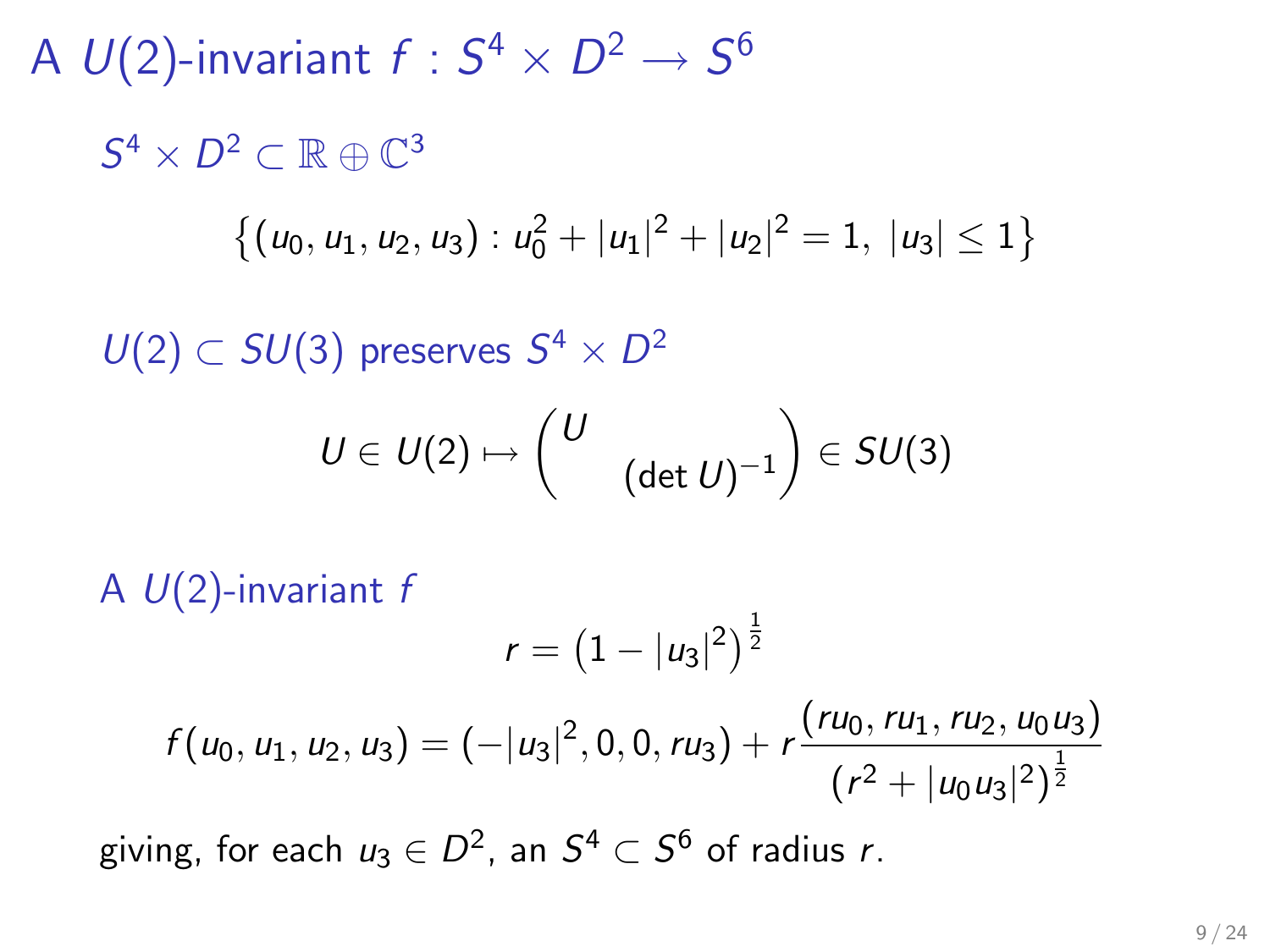# The  $U(2)$  symmetry

$$
S4 = {u02 + |u1|2 + |u2|2 = 1} \t D2 = {|u3| ≤ 1} \t r = (1 - |u3|2)\frac{1}{2}
$$

$$
{\begin{pmatrix} u_1 \\ u_2 \end{pmatrix} \mapsto U {\begin{pmatrix} u_1 \\ u_2 \end{pmatrix} \t u_3 \mapsto (\det U)^{-1} u_3}
$$

 $u_3\in D^2\mapsto A(u_3)$  a connection over  $S^4$ 

- $SU(2)$  fixes every  $u_3$ , so all the  $A(u_3)$  are  $SU(2)$ -invariant, so  $u_0$  is the only dependent variable on  $S^4$ .
- $\bullet$   $U(2)$  fixes the origin  $u_3 = 0$ , so  $A(0)$  is  $U(2)$ -invariant.
- The Y-M flow preserves  $U(2)$  invariance.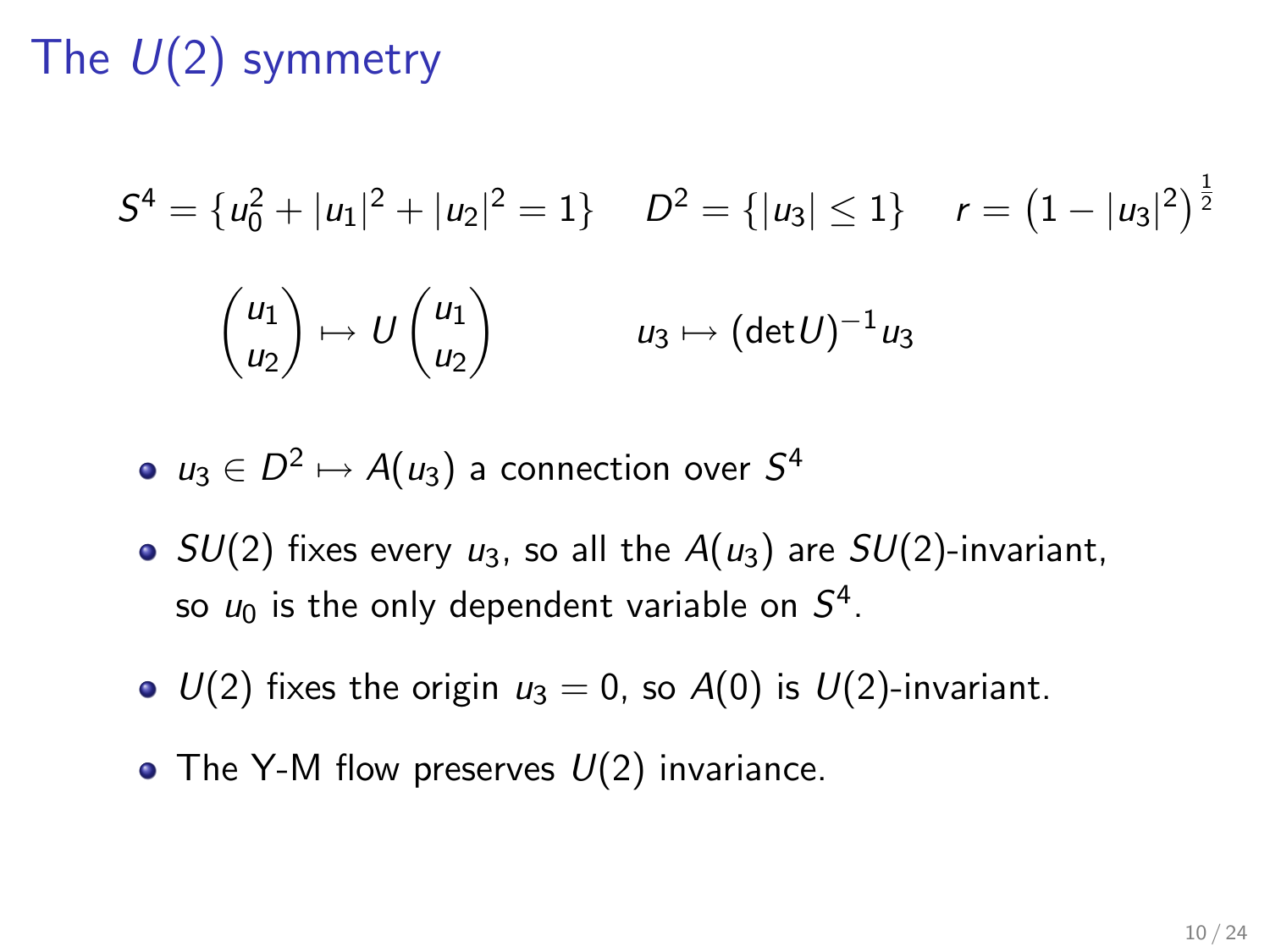Naive conjectures on the  $U(2)$ -invariant flow

(1) The connection at  $u_3 = 0$  flows to a  $U(2)$ -invariant fixed point.

(2) The unstable manifold of the fixed point is 2-dimensional.

(3) The unstable manifold is a stable 2-sphere,  $U(2)$ -invariant, with S-pole at the flat connections.

An unlucky alternative (but consistent with  $U(2)$  invariance):  $u_3 = 0$  could flow to the flat connection.

I'll show some computer calculations that support (1) and that suggest a likely candidate for the  $U(2)$ -invariant fixed point.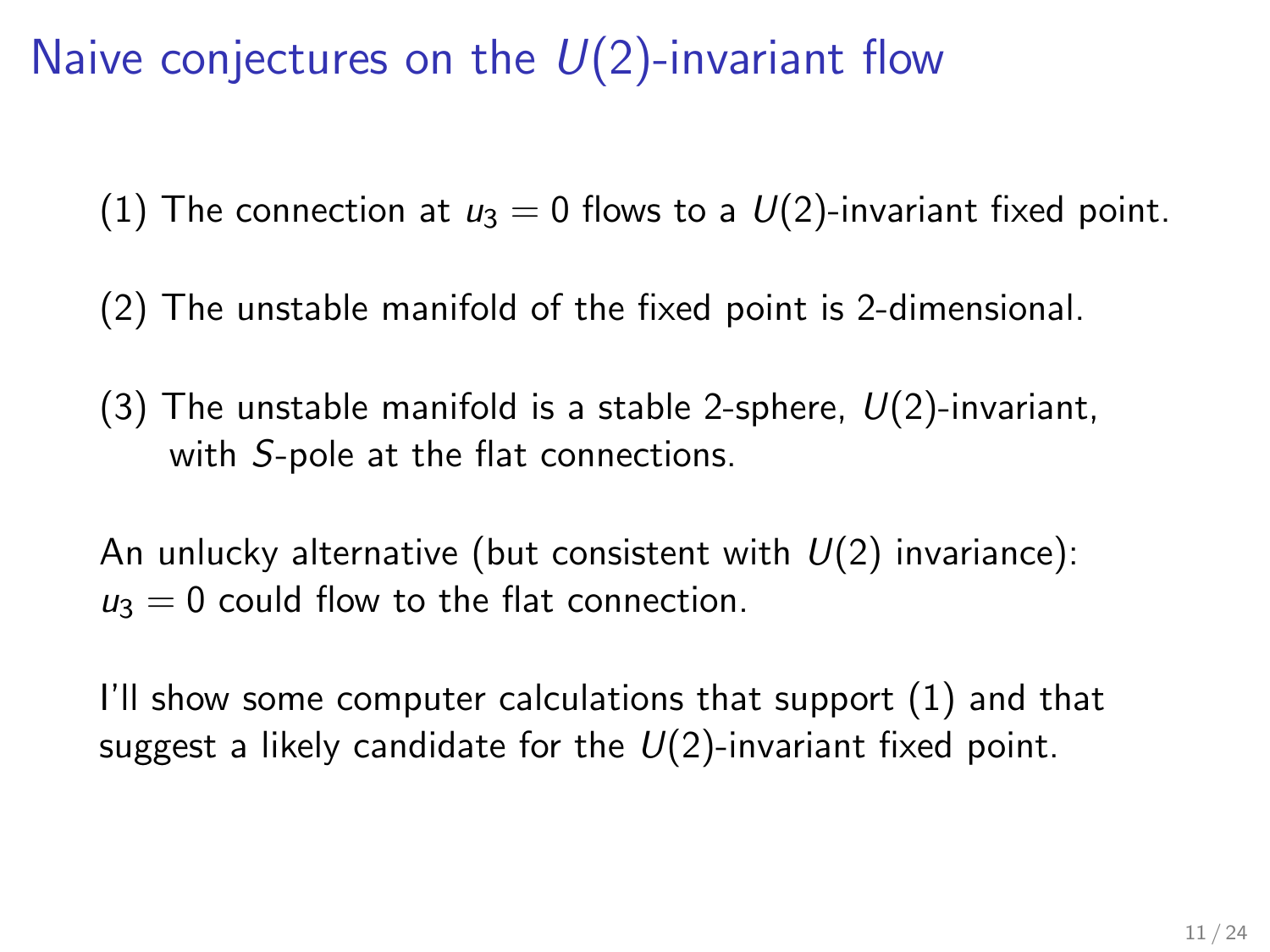Additional  $\mathbb{Z}_2$  symmetry at  $u_3 = 0$ 

Let R be the element in  $G_2$ 

$$
R: (u_0, u_1, u_2, u_3) \mapsto (-u_0, \bar{u}_1, \bar{u}_2, -\bar{u}_3)
$$

$$
R = \exp(0, 0, -\pi/2) \circ \begin{pmatrix} -1 & 0 & 0 \\ 0 & 0 & -1 \\ 0 & -1 & 0 \end{pmatrix}
$$

R fixes  $u_0 = 0$ , so is a symmetry of the connection at  $u_0 = 0$ . R acts on the maximal  $S^4$  (reversing orientation) by

$$
R:(u_0,u_1,u_2,0)\mapsto (-u_0,\bar{u}_1,\bar{u}_2,0)
$$

The symmetry of the flow is now  $U(2)\rtimes\mathbb{Z}_2$ .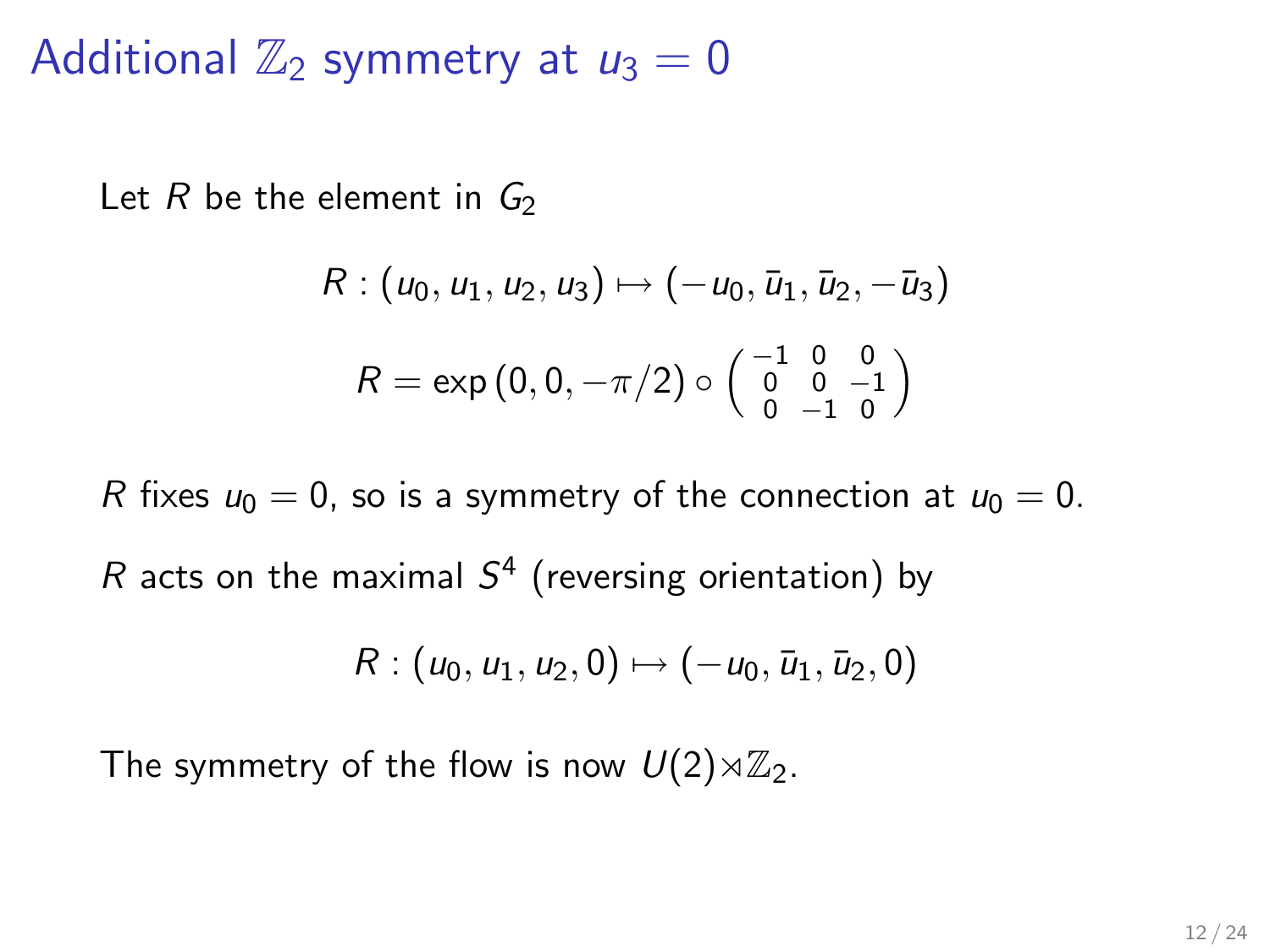# The general  $U(2) \rtimes \mathbb{Z}_2$ -invariant connection on  $S^4$

Use  $SU(2)$  to restrict to a longitude

$$
(u_0, u_1, u_2, 0) = (u_0, \sqrt{1 - u_0^2}, 0, 0) \qquad -1 \le u_0 \le 1
$$

and trivialize along this longitude.

The covariant derivative is now  $D = d\, u_0 \partial_{u_0} + D^\perp(u_0)$  where  $D^\perp$ is the  $SU(2)$ -invariant covariant derivative along the  $SU(2)$  orbit.

Write  $D^\perp = D^{0,\perp} + A^\perp(u_0)$  where  $D^{0,\perp}$  is the covariant derivative for the flat connection along the orbits and  $A^\perp(u_0)$  is an  $su(3)$ -valued 1-form on the orbit.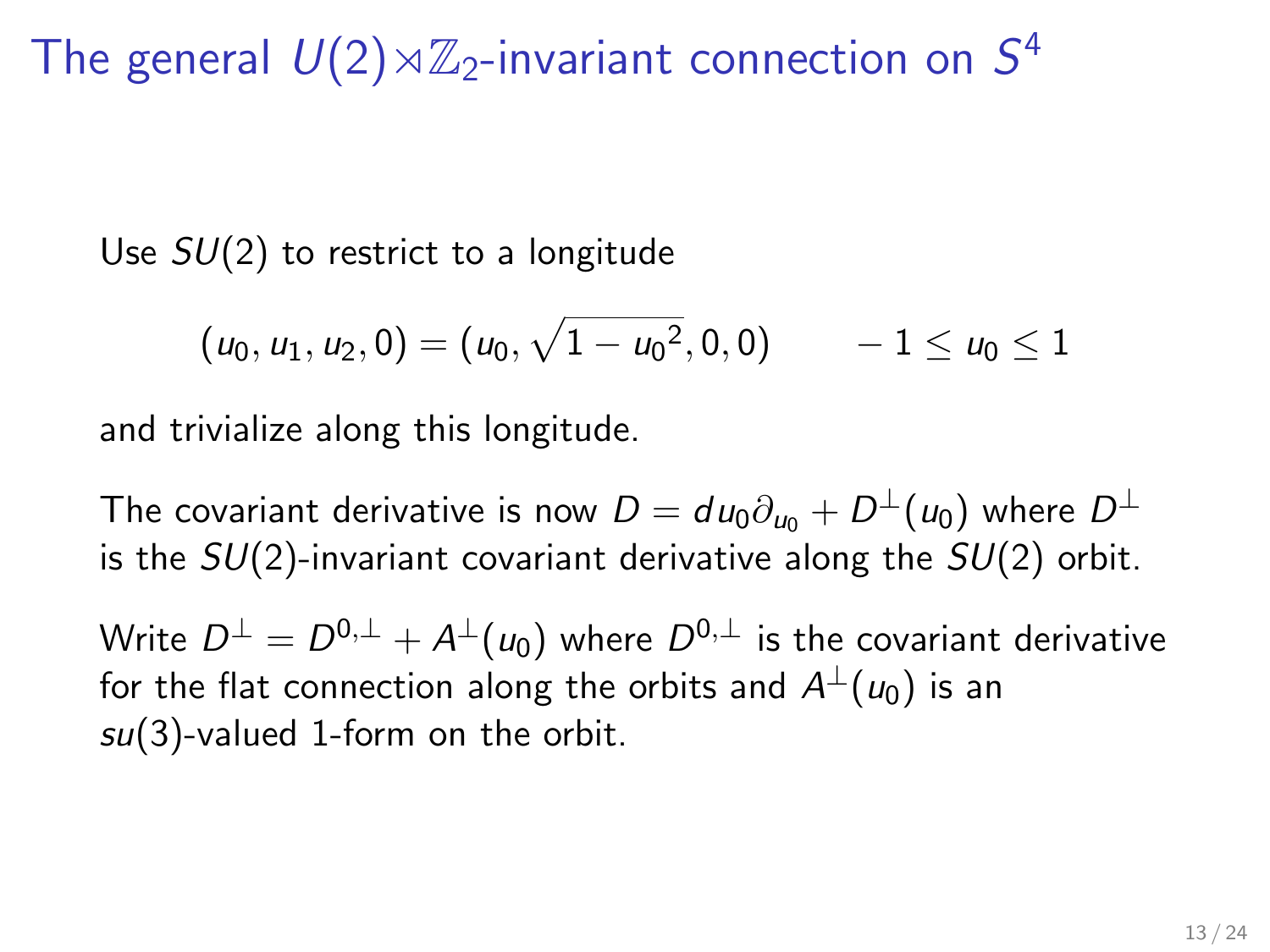The remaining  ${\it U}(1)$  symmetry,  ${\it u}_2\rightarrow e^{i\theta}{\it u}_2$ , implies

$$
A^\perp=\begin{pmatrix} i(f_1-f_2)\omega^3&-{\bar g}_1\omega^--{\bar g}_2\omega^+\\ g_1\omega^+&-i f_1\omega^3&0\\ g_2\omega^-&0&i f_2\omega^3\end{pmatrix}\qquad f_{1,2}={\bar f}_{1,2}
$$

where  $\omega^3, \omega^\pm$  are the Maurer-Cartan forms on the  $SU(2)$  orbit. At the longitudinal slice,  $\omega^3 = d \operatorname{Im} u_1$ ,  $\omega^+ = du_2$ ,  $\omega^- = d \bar{u}_2$ .

Invariance under R, which takes  $u_0 \rightarrow -u_0$ , implies

$$
f_2(u_0)=f_1(-u_0) \qquad g_2(u_0)=g_1(-u_0)
$$

Continuity at the poles implies the boundary conditions

$$
f_1(1)=1\qquad f_1(-1)=0\qquad g_1(1)=1\qquad g_1(-1)=0
$$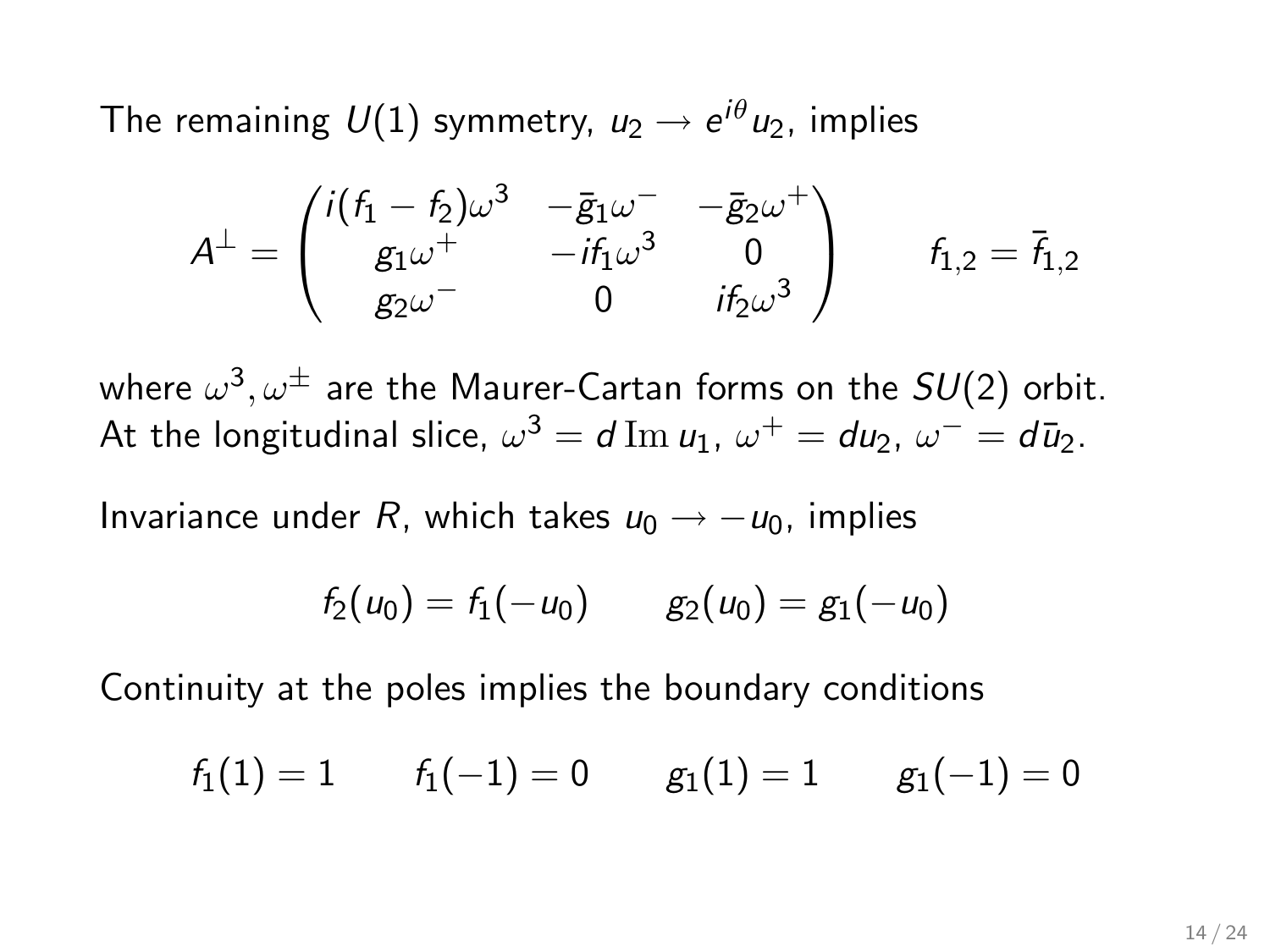# $S_{YM}$  (in instanton units)

$$
S_{YM} = \int_{-\infty}^{\infty} dx \left[ \frac{1}{4} (\partial_x f_1)^2 + (f_1 - |g_1|^2)^2 + \frac{1}{4} (\partial_x f_2)^2 + (f_2 - |g_2|^2)^2 + \frac{1}{4} (\partial_x f_1 - \partial_x f_2)^2 + (f_1 - |g_1|^2 - f_2 + |g_2|^2)^2 + |\partial_x g_1|^2 + (-2f_1 + f_2 + 2)^2 |g_1|^2 + |\partial_x g_2|^2 + (-2f_2 + f_1 + 2)^2 |g_2|^2 \right]
$$

$$
x = \frac{1}{2} \ln \left( \frac{1 - u_0}{1 + u_0} \right) \qquad 2e^x = \text{stereographic radius}.
$$

For the initial connection  $A(0)$ :

$$
f_1^{(0)}(u_0) = \frac{1+u_0}{2} \qquad g_1^{(0)}(u_0) = \left(\frac{1+u_0}{2}\right)^{\frac{3}{2}} \qquad S_{\text{YM}} = 2.4
$$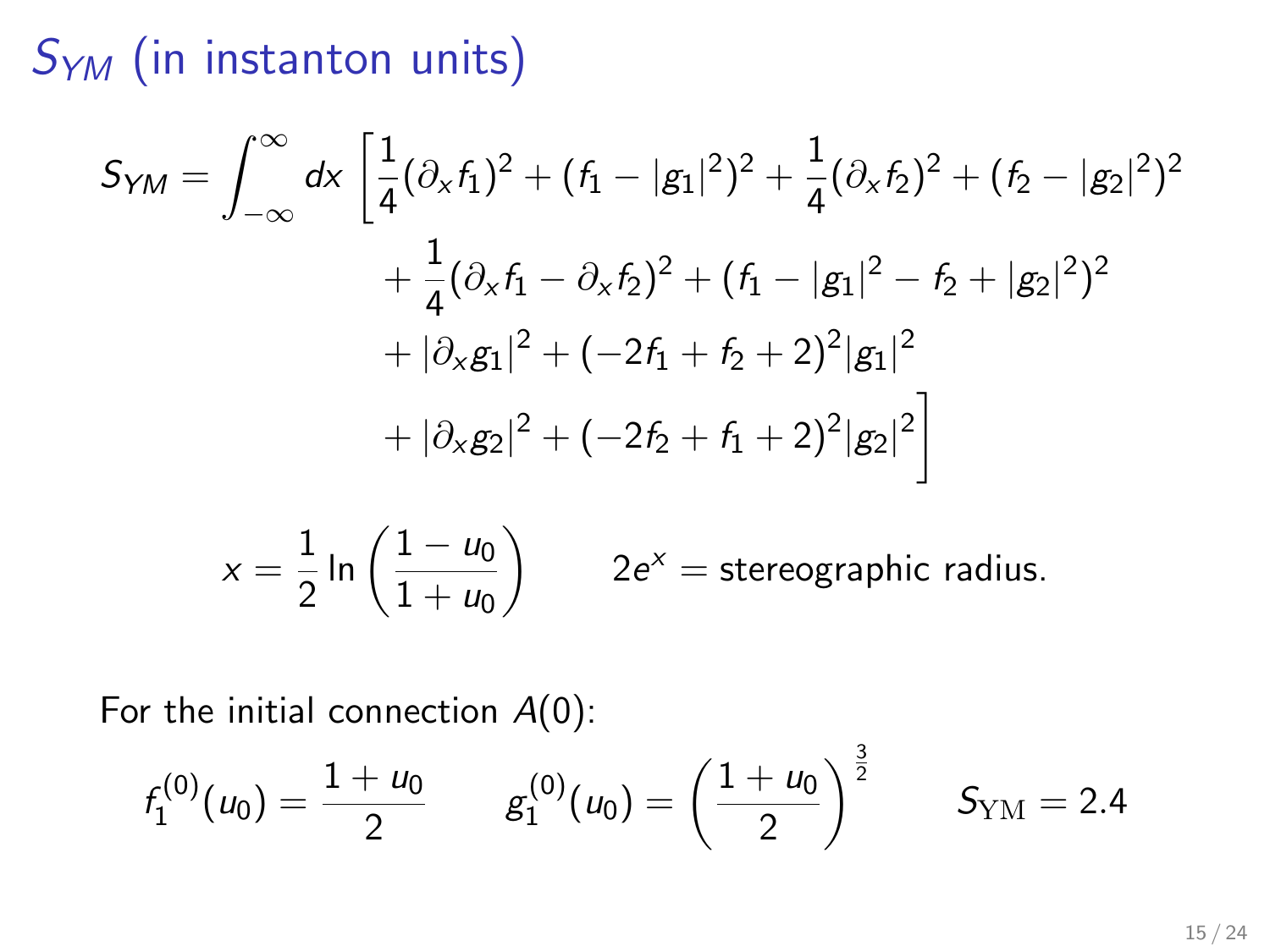#### A simple-minded computer investigation

Explore a finite dimensional submanifold of connections:

$$
f_1(u_1) = \left(\frac{1+u_1}{2}\right) + (1-u_1^2) \sum_{k=0}^{N-1} F_k u_1^k
$$
  

$$
g_1(u_1) = \left(\frac{1+u_1}{2}\right)^{\frac{1}{2}} \left[ \left(\frac{1+u_1}{2}\right) + (1-u_1^2) \sum_{k=0}^{N-1} G_k u_1^k \right]
$$

 $S_{YM}$  is now a quartic polynomial in the 2N real variables  $F_k$ ,  $G_k$ (the  $G_k$  being real because  $g_1$  stays real under the flow).

Minimize  $S_{YM}$  as a function of the  $F_k$ ,  $G_k$  (using Sage, Mathematica, Maple).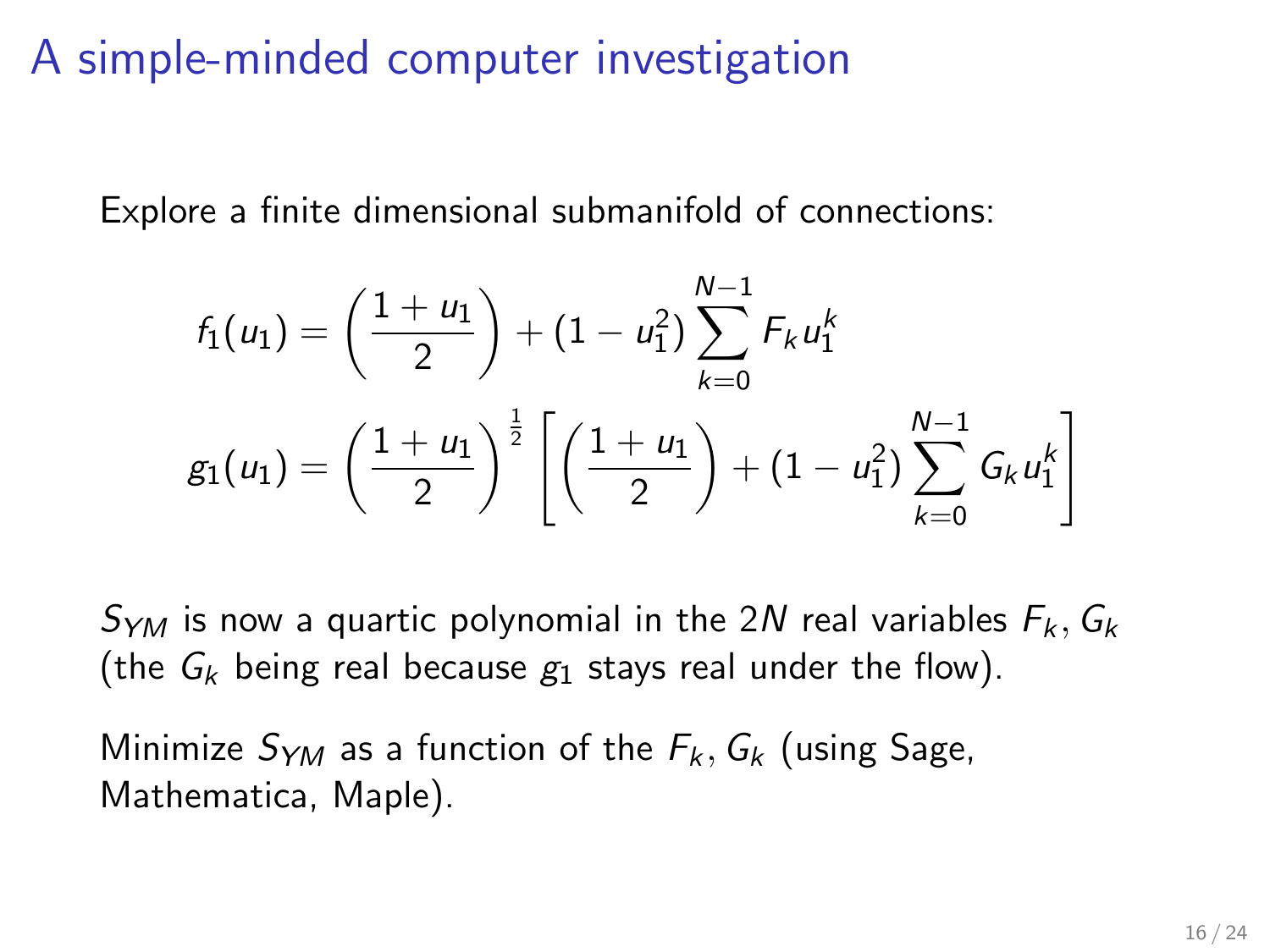

The programs start behaving badly around  $n = 16$ . The method of approximation is not well-suited to the problem.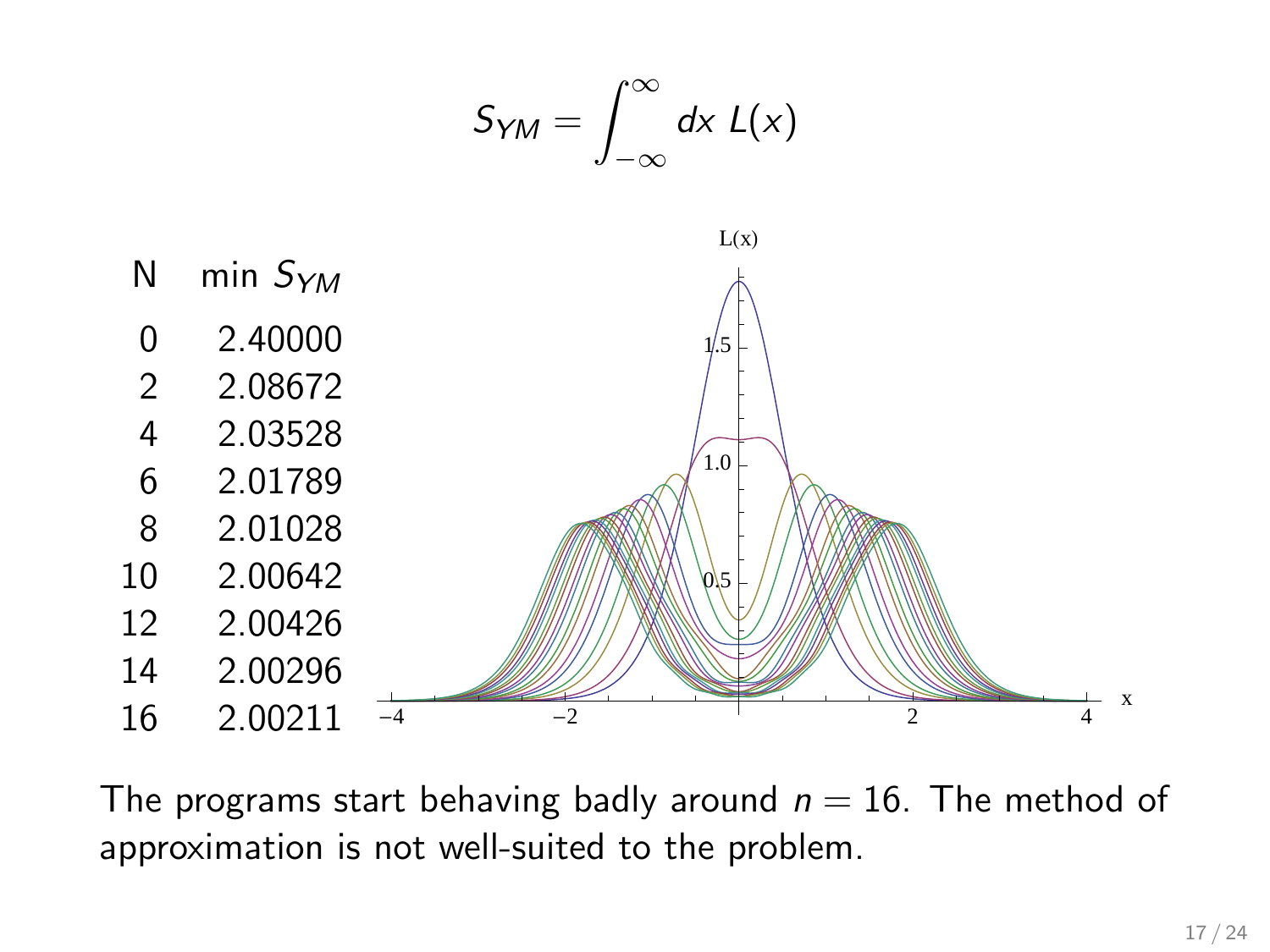

 $(+)$  instanton (self-dual solution of Y-M equation)  $f_1 = g_1 = \frac{1}{1 + x^2}$  $\frac{1}{1+e^{2(x+x_0)}}$   $f_2 = g_2 = 0$   $L_+(x) = 0.75 \cosh^{-4}(x+x_0)$ 

(-) anti-instanton (anti-self-dual, R-reflection of instanton)

$$
f_2 = g_2 = \frac{1}{1 + e^{-2(x - x_0)}} \quad f_1 = g_1 = 0 \quad L_-(x) = .75 \cosh^{-4}(x - x_0)
$$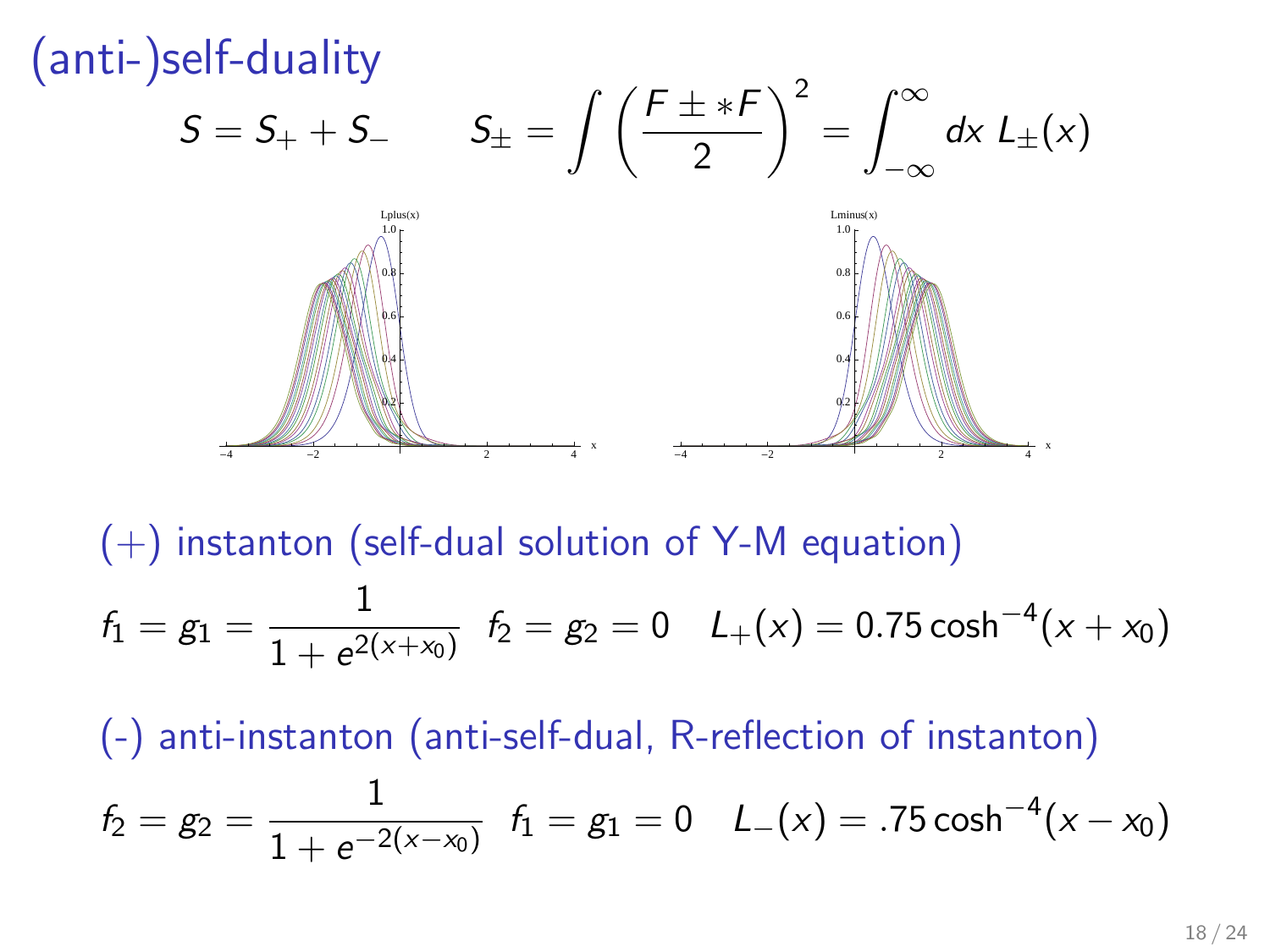#### Patching the instanton and anti-instanton solutions

- Want:  $x < 0$  instanton solution,  $x > 0$  anti-instanton.
- Can only patch these together at  $x = 0$  if  $x_0 \to \infty$ .
- Try patching  $x \le -\delta$  instanton with  $x \ge \delta$  anti-instanton, using some interpolation for  $-\delta \le x \le \delta$ . Always get  $S_{YM} > 2$  (but I have not been able to prove this).
- Can get  $S_{YM} \rightarrow 2$  for such configurations, by taking  $x_0 \rightarrow \infty$ .
- The limit is an instanton of zero size at the N-pole and an anti-instanton of zero size at the S-pole.
- It seems likely that the  $U(2) \rtimes \mathbb{Z}_2$ -invariant connection will flow to this zero-size instanton-anti-instanton pair.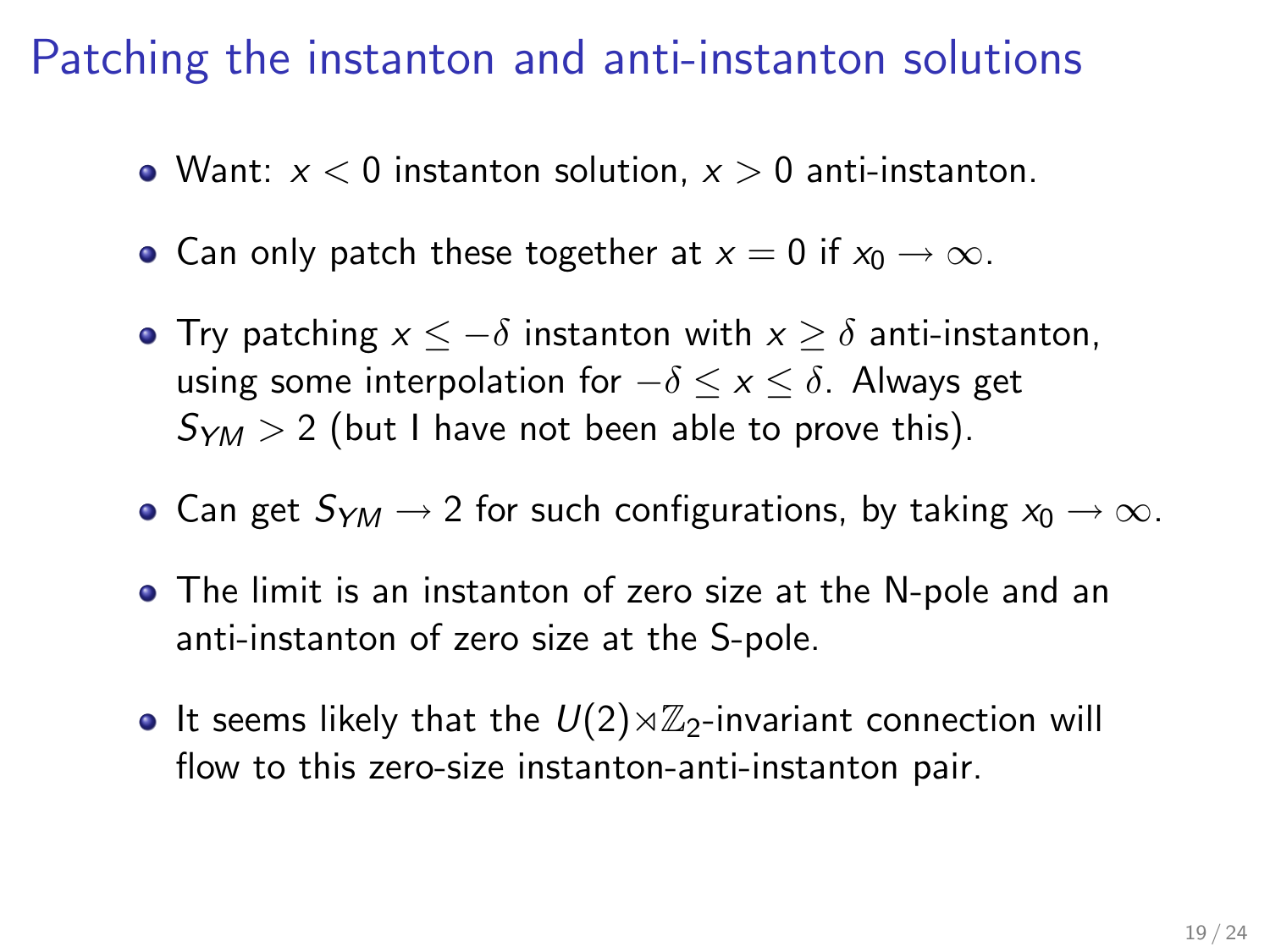Questions about the  $U(2)\rtimes\mathbb{Z}_2$ -invariant flow

- Prove that  $S_{YM} \geq 2$  for the  $U(2) \rtimes \mathbb{Z}_2$  invariant connections?
- Prove that  $S_{YM} = 2$  only for the zero-size instantonanti-instanton pair?
- Is there a stable  $U(2) \rtimes \mathbb{Z}_2$ -invariant 2-sphere of connections that contains this zero-size instanton-anti-instanton as unstable fixed point at the N-pole?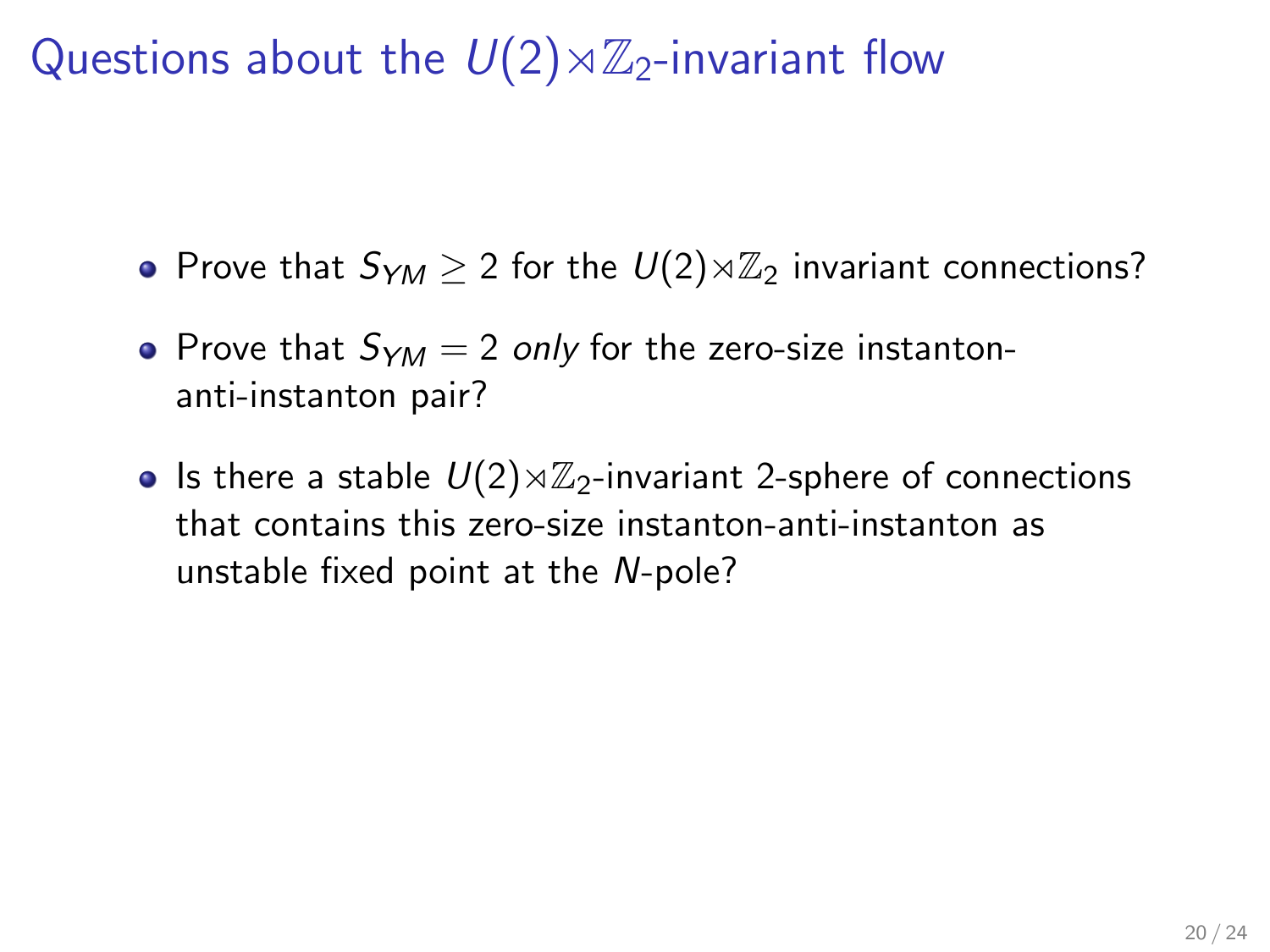## Conjectures (guesses?)

- The conformal group of  $S^4$  acts on this fixed point, giving a family of fixed points: zero-size instanton-anti-instantons at arbitrary locations in  $S^4$ .
- Might guess that each of these fixed points has as its unstable manifold a stable 2-sphere of connections, such that any nearby 2-sphere ends on one of these stable 2-spheres.
- Might even guess that this family of 2-spheres is globally stable.

I've shown only that the minimum over 2-spheres of connections of the maximum of  $S_{YM}$  over the 2-sphere is  $\leq 2$ .

(This is in the language of Sibner, Sibner and Uhlenbeck, 1989, who studied nontrivial loops of connections.)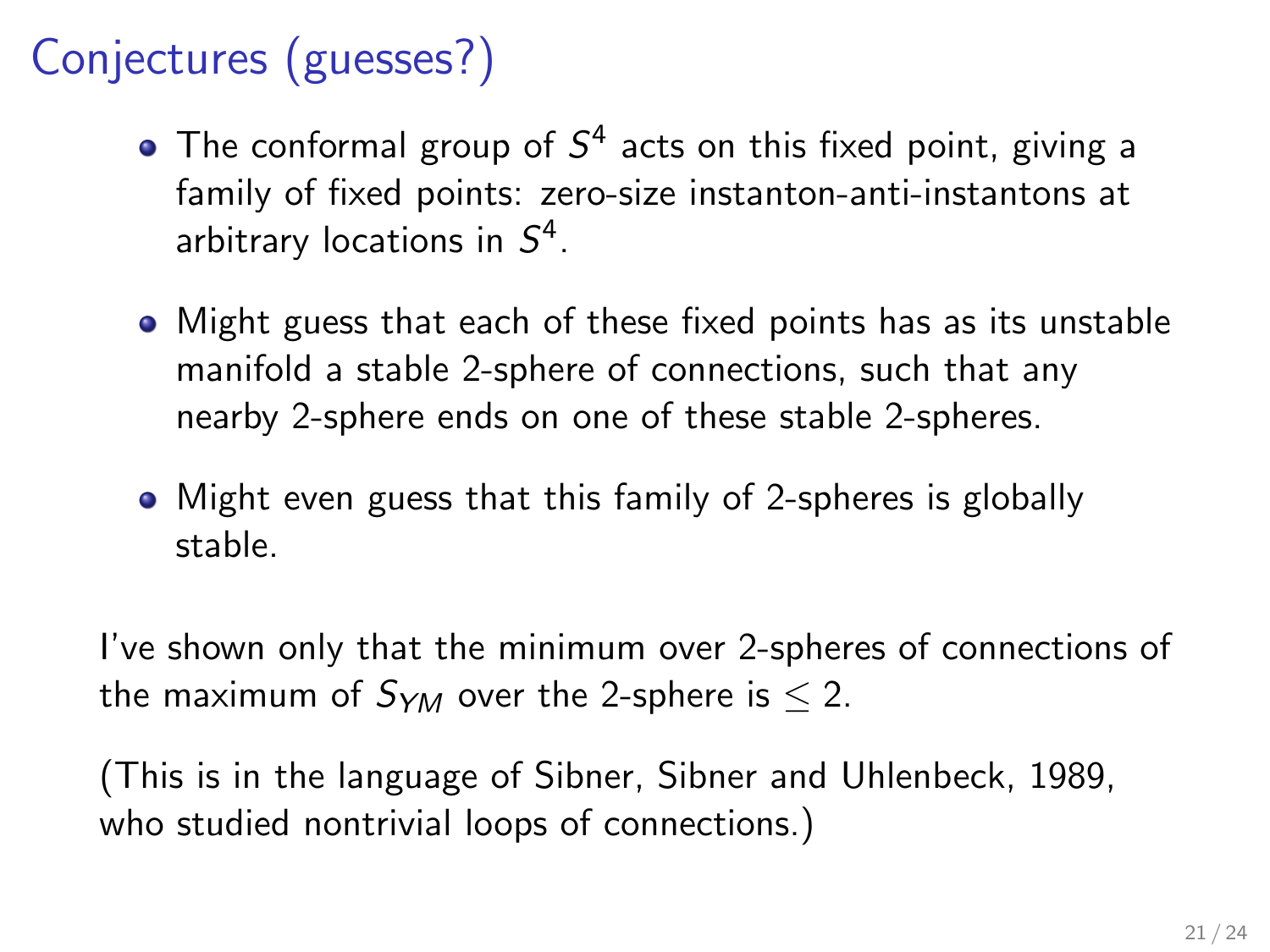### Plan

- Consider all instanton-anti-instanton pairs of asymptotically small size.
- Patch the self-dual and anti-self-dual solutions in some fixed (arbitrary) way.
- Separate variables into the zero-modes and the rest.
- $\bullet$  The zero modes are: location, size, orientation within  $SU(3)$ for each of the pair. All other variables are irrelevant, because instantons are stable under the flow.
- The flow should act on the zero mode variables.
- The hope is that the asymptotic behavior of the flow will be insensitive to the method of patching, in the limit of asymptotically small sizes, that it will be possible to identify the fixed points and their instabilities unambiguously.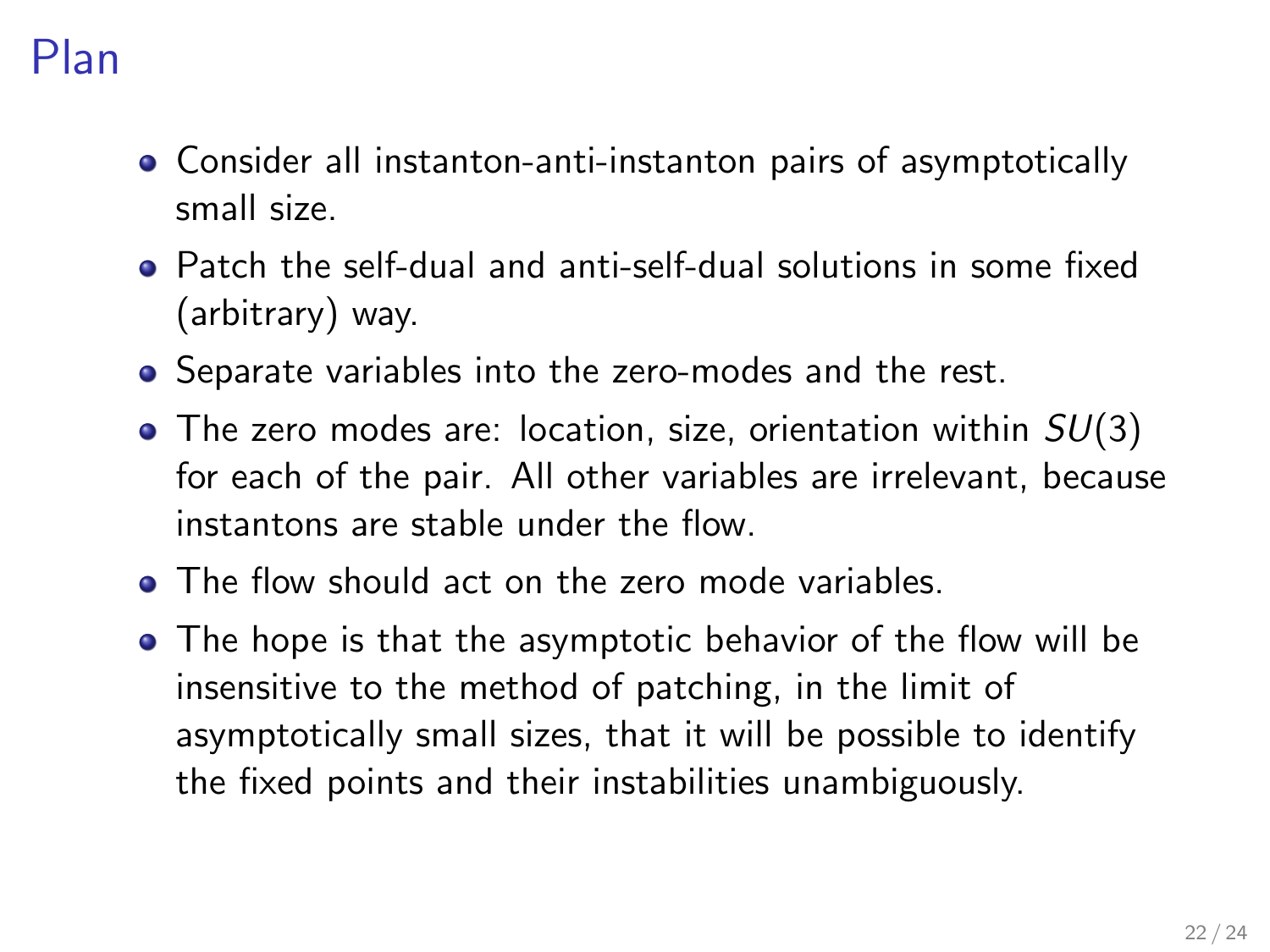- $\bullet$  Somehow, perhaps for some relative orientations in  $SU(3)$ , the sizes will have to increase under the flow, because the flow cannot end at the flat connection without the topological charges cancelling.
- If this picture turns out to be correct, I'd be especially interested in the stable 2-sphere emerging from a configuration of a zero-size instanton-anti-instanton pair at finite separation in euclidean  $\mathbb{R}^4$ .

I would especialy want to know how the flow along the stable 2-sphere approaches the flat connection. There might be interesting spectral information.